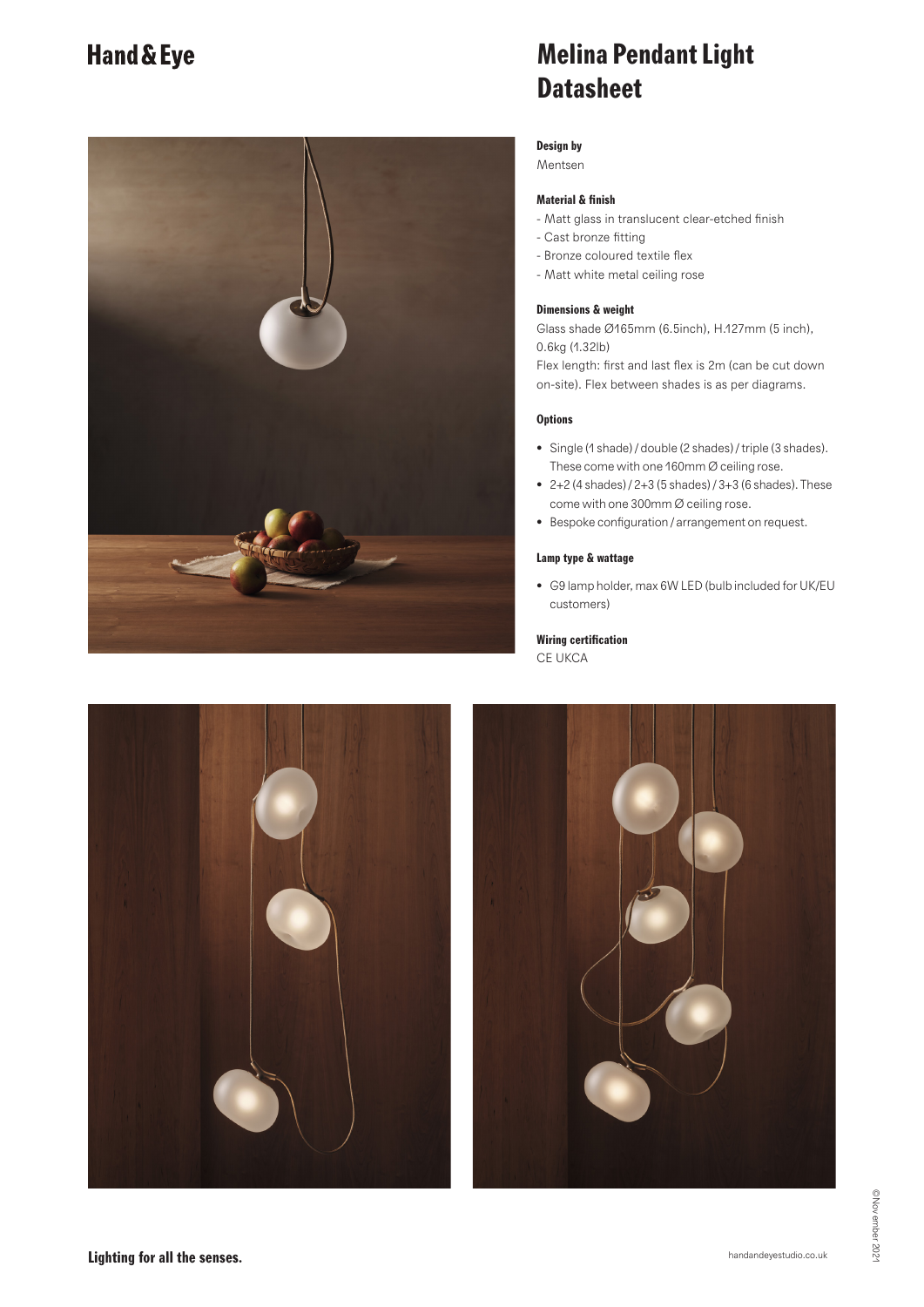## Hand & Eye

# **Melina Pendant Light Datasheet**



## **Single / double / triple**

Single, double and triple options come with one 160mm diameter ceiling rose